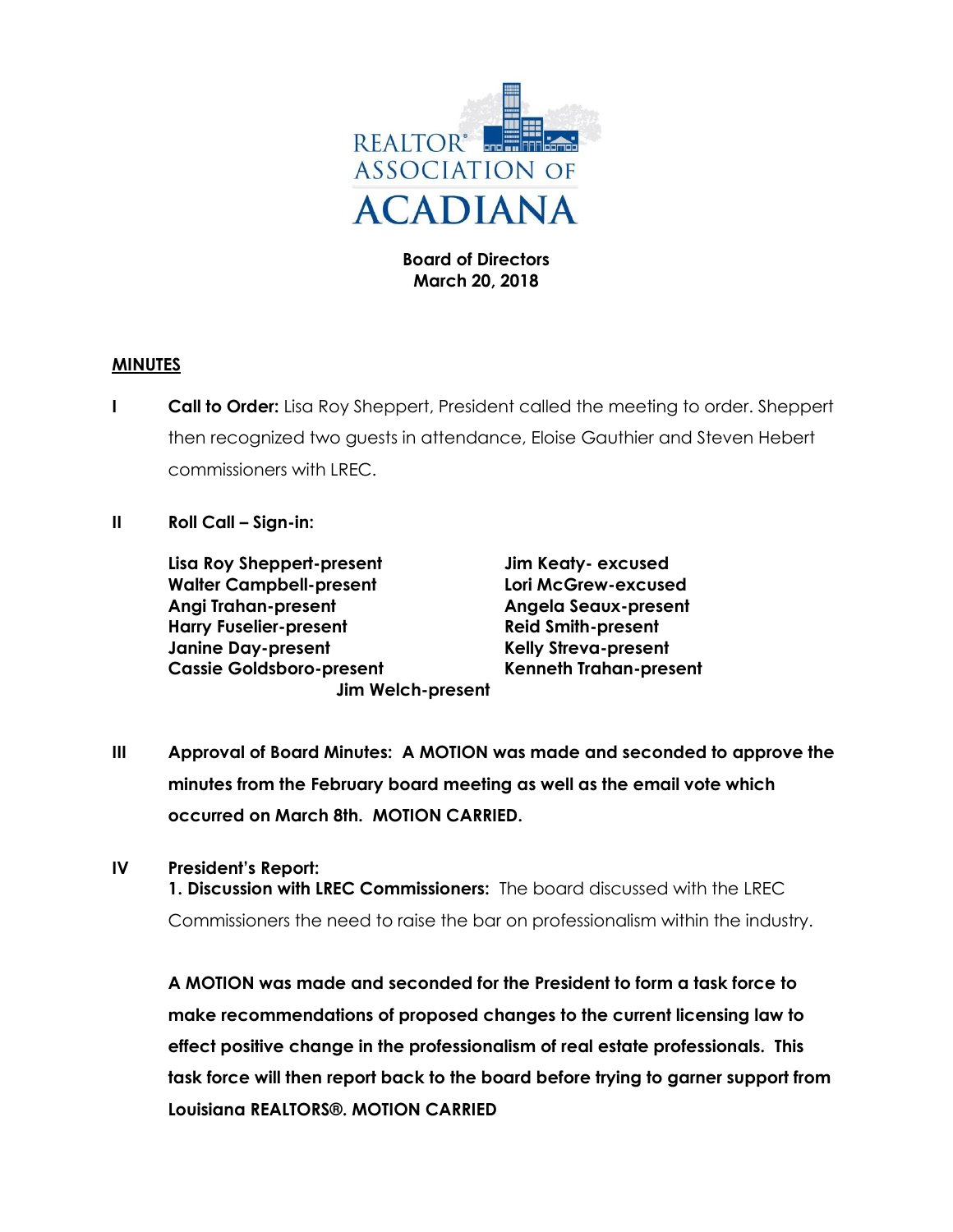**2. Data Consolidation Workgroup:** Sheppert updated the board on the status and progress of the Statewide Data Collaboration workgroup. The next meeting will be held on May 3<sup>rd</sup> in Lafayette.

**3. PAC Update:** Sheppert updated the board on the schedule for REALTOR® Day at the Capitol. An event being held in conjunction with Louisiana REALTORS® Learning to Lead Conference. Sheppert encouraged all board members to make plans to attend.

**4. By Law's Update:** Sheppert reviewed with the board the process by which would be used for the upcoming Annual Meeting scheduled for April 19th at the City Club.

## **V Committee Reports:**

1. **MLS:** Susan Holliday reviewed the minutes from the March MLS Committee. **A MOTION was made and seconded to approve the minutes excluding item number 4. MOTION CARRIED** 2. YPN: Sheppert referred board members to the minutes from the YPN Committee. **A MOTION was made and seconded to approve the minutes as presented.** MOTION CARRIED 3. **Honor Society:** Sheppert referred board members to the minutes from

the Honor Society Committee**. A MOTION was made and seconded to approve the minutes as presented. MOTION CARRIED**

**VI Treasurer's Report:** Fuselier reported RAA membership renewal numbers were 1465. The prudential account as of February  $28<sup>th</sup>$  is 804,228.32. Fuselier then entertained questions about the 2018 Budget v actual figures.

## **A MOTION was made and seconded to accept the Treasurer's report as presented. MOTION CARRIED**

**VII CEO report:** Holliday referred board members to her written report which reviewed her office's activities for the month. In addition, it was reported that the CEOwould be out of the office from March 21-26<sup>th</sup> while attending the NAR